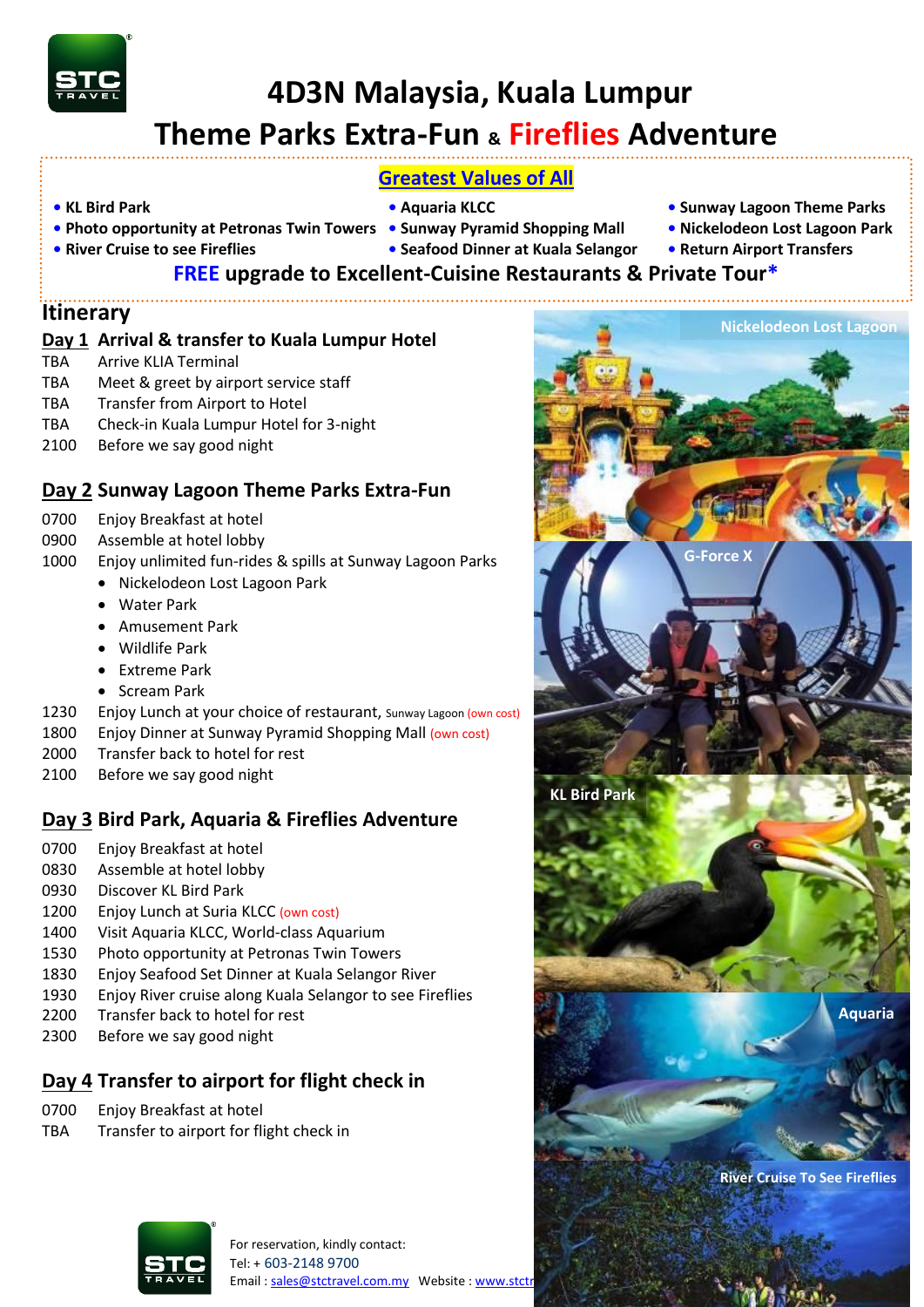

| Tour Code: KUL4D04 |                                                                        |                          |                              | <b>Tour Fare (MYR)</b><br>(Per person per package) |                     |                        |                         |                              |  |
|--------------------|------------------------------------------------------------------------|--------------------------|------------------------------|----------------------------------------------------|---------------------|------------------------|-------------------------|------------------------------|--|
| <b>Star</b>        | <b>Hotels</b>                                                          | <b>Travelling Period</b> | $\overline{2}$<br><b>ADT</b> | $3 - 5$<br><b>ADT</b>                              | $6-8$<br><b>ADT</b> | $9 - 11$<br><b>ADT</b> | $12 - 14$<br><b>ADT</b> | <b>Single</b><br><b>Supp</b> |  |
| $3*$               | Izumi Hotel Bukit Bintang*<br>(SUP) Rating: 7.6                        | 01 Apr 19 - 31 Mar 20    | 2789                         | 2179                                               | 1499                | 1469                   | 1309                    | 300                          |  |
| $3*$               | Alpha Genesis Hotel Bukit Bintang*<br>(SUP), Rating: 7.0               | 01 Apr 19 - 31 Mar 20    | 2769                         | 2189                                               | 1509                | 1469                   | 1309                    | 300                          |  |
| $3*$               | Swiss-Inn Chinatown Kuala Lumpur<br>(DLX), Rating: 7.6                 | 01 Apr 19 - 31 Mar 20    | 2789                         | 2209                                               | 1529                | 1499                   | 1339                    | 330                          |  |
| $3*$               | Holiday Inn Express Kuala Lumpur<br>(STD), Rating: 8.4                 | 01 Apr 19 - 31 Mar 20    | 2849                         | 2279                                               | 1599                | 1569                   | 1409                    | 400                          |  |
| $3*$               | <b>Hotel Capitol Kuala Lumpur</b><br>(SUP) Rating: 7.8                 | 01 Apr 19 - 31 Mar 20    | 2849                         | 2279                                               | 1599                | 1569                   | 1409                    | 400                          |  |
| $3*$               | Cititel Mid Valley *<br>(SUP), Rating: 7.6                             | 01 Apr 19 - 31 Mar 20    | 2939                         | 2359                                               | 1679                | 1659                   | 1499                    | 500                          |  |
| $4*$               | Verdant Hill Hotel Kuala Lumpur<br>(STD), Rating: 8.6                  | 01 Apr 19 - 31 Mar 20    | 2789                         | 2189                                               | 1529                | 1499                   | 1339                    | 280                          |  |
| $4*$               | The Federal Kuala Lumpur<br>(SUP), Rating: 7.6                         | 01 Apr 19 - 31 Mar 20    | 2949                         | 2349                                               | 1689                | 1669                   | 1499                    | 460                          |  |
| $4*$               | <b>Hotel Royal Kuala Lumpur</b><br>(DLX), Rating: 7.7                  | 01 Apr 19 - 31 Mar 20    | 2949                         | 2359                                               | 1699                | 1669                   | 1509                    | 460                          |  |
| $4*$               | <b>Furama Bukit Bintang</b><br>(DLX), Rating: 7.9                      | 01 Apr 19 - 31 Mar 20    | 2959                         | 2359                                               | 1709                | 1679                   | 1519                    | 480                          |  |
| $4*$               | <b>Ramada Suites KL City Centre</b><br>(Studio Executive), Rating: 8.5 | 01 Apr 19 - 31 Mar 20    | 2989                         | 2389                                               | 1729                | 1709                   | 1539                    | 500                          |  |
| $4*$               | <b>Novotel Kuala Lumpur City Centre</b><br>(SUP), Rating: 7.4          | 01 Apr 19 - 31 Mar 20    | 3009                         | 2409                                               | 1759                | 1729                   | 1569                    | 520                          |  |
| $4*$               | Meliá Kuala Lumpur<br>(Melia Guestroom), Rating: 8.3                   | 01 Apr 19 - 31 Mar 20    | 3049                         | 2459                                               | 1809                | 1779                   | 1609                    | 570                          |  |
| $5*$               | Dorsett Kuala Lumpur<br>(Dorsett Room), Rating: 8.1                    | 01 Apr 19 - 31 Mar 20    | 3059                         | 2459                                               | 1809                | 1779                   | 1619                    | 580                          |  |
| $5*$               | <b>Hotel Istana</b><br>(DLX), Rating: 8.3                              | 01 Apr 19 - 31 Mar 20    | 3109                         | 2509                                               | 1869                | 1839                   | 1669                    | 630                          |  |
| $5*$               | Parkroyal Kuala Lumpur *<br>(SUP), Rating: 8.2                         | 01 Apr 19 - 31 Mar 20    | 3119                         | 2519                                               | 1879                | 1839                   | 1679                    | 640                          |  |
| $5*$               | Berjaya Times Square Hotel *<br>(Studio), Rating: 7.4                  | 01 Apr 19 - 31 Mar 20    | 3179                         | 2579                                               | 1939                | 1909                   | 1739                    | 710                          |  |
| $5*$               | <b>JW Marriott Hotel Kuala Lumpur</b><br>(DLX), Rating: 8.7            | 01 Apr 19 - 31 Mar 20    | 3499                         | 2909                                               | 2269                | 2239                   | 2069                    | 1060                         |  |